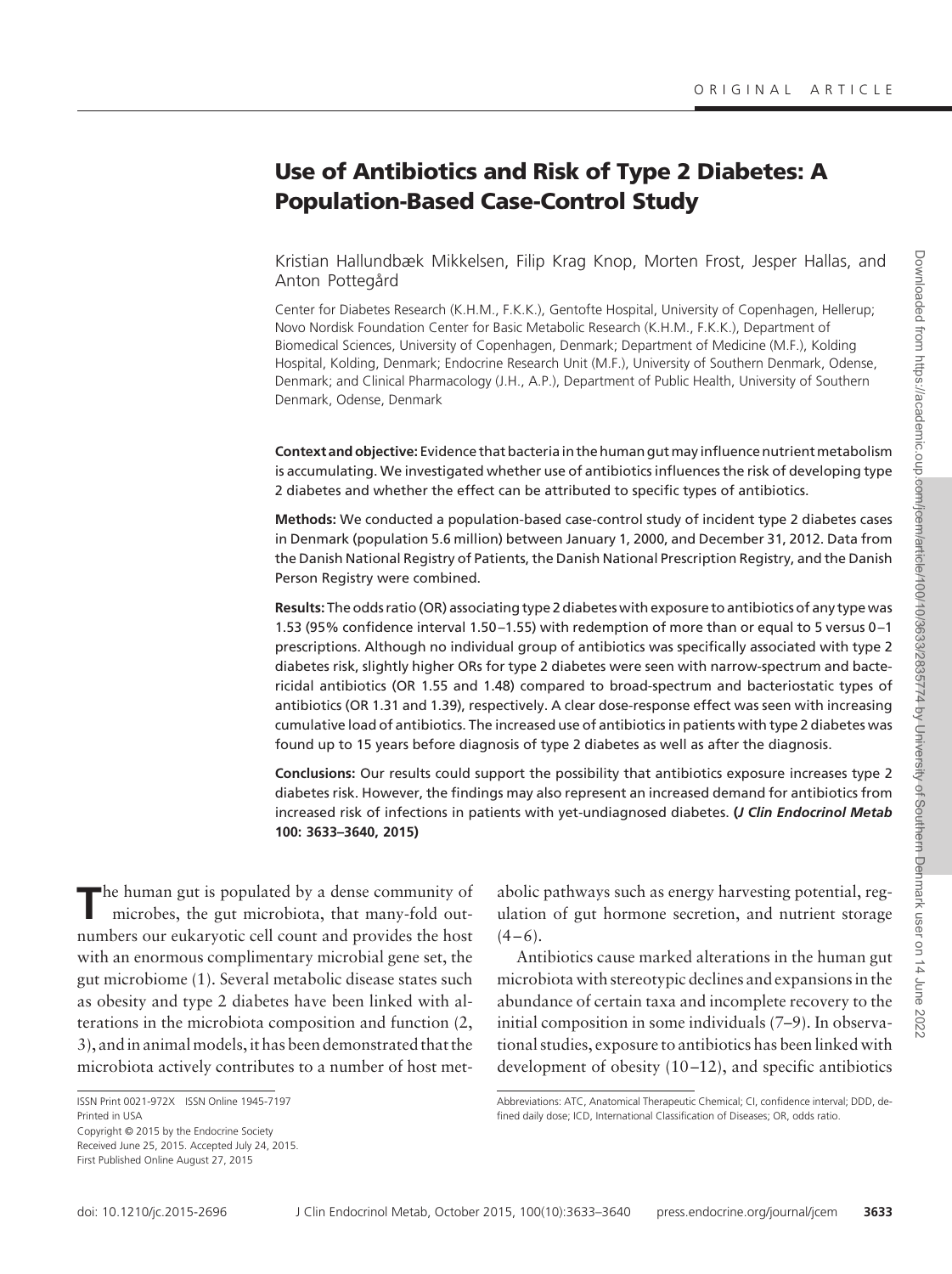have been associated with glucose homeostasis disturbances in patients with type 2 diabetes (13). Recently, an observational study from the United Kingdom reported an increased risk of diabetes following exposure to any of five commonly prescribed antibiotics, also showing a clear dose-response effect. At the same time, patients with type 2 diabetes had increased incidence of infections, raising the possibility of confounding by indication.

We conducted a nationwide case-control study to investigate whether use of antibiotics influences the risk of developing type 2 diabetes and, if so, if the effect can be attributed to individual types of antibiotics, individual groups of antibiotics, or the number of antibiotics courses.

### **Materials and Methods**

The analysis was conducted as a nationwide case-control study of incident cases of type 2 diabetes in Denmark (population 5.6 million) between January 1, 2000, and December 31, 2012. Virtually all medical care in Denmark is provided by public health authorities, whereby the Danish health registries allow true population-based studies, covering all inhabitants of Denmark.

*Data sources.* We used data from three sources: the Danish National Registry of Patients, the Danish National Prescription Registry, and the Danish Person Registry.

The Danish National Registry of Patients (14) contains data on all secondary care contacts in Denmark since 1977. From 1995, outpatient diagnoses have been included systematically. Discharge diagnoses are coded according to International Classification of Diseases, eighth revision (ICD-8), from 1977 to 1993 and ICD-10 since 1994.

The Danish National Prescription Registry (15) contains data on all prescription drugs redeemed by Danish citizens since 1995. Prescription data include the Central Person Registry number, date of dispensing, the substance, brand name, and quantity. The dosing instruction and the indication for prescribing are not recorded. Drugs are categorized according to the Anatomical Therapeutic Chemical (ATC) code, a hierarchical classification system developed by the World Health Organization for purposes of drug use statistics (16). The quantity for each prescription is expressed by the defined daily dose (DDD) measure, also developed by the World Health Organization (16).

The Danish Person Registry (17) contains data on vital status (date of death) and migrations in and out of Denmark, which allowed us to extract controls and to keep track of all subjects.

All data sources were linked by use of the Central Person Registry number, a unique identifier assigned to all Danish citizens since 1968 that encodes gender and date of birth (14). All linkage occurred within Statistics Denmark, a governmental institution that collects and maintains electronic records for a broad spectrum of statistical and scientific purposes. Further information on the Danish registries can be found elsewhere (18).

*Cases.* Because many type 2 diabetes patients are handled in the primary care system and only hospital diagnoses of type 2 diabetes are available for research purposes, we could not identify

cases based solely on diagnoses. In particular, the timing of type 2 diabetes onset would be artificially delayed. Instead, cases were defined by a first-ever prescription of a noninsulin glucose-lowering agent (ATC A10B), using the date of the filling as the index date. To ensure consistency in the timing of the diabetes diagnosis and treatment of cases, we excluded cases that, before the index date, had a diabetes diagnosis (ICD-10 codes E10, E11, E12, E13, E14, and H360). We further excluded patients who were not inhabitants in Denmark at the index date or who immigrated to Denmark less than 5 years before their index date. Last, we excluded cases with chronic pancreatitis (ICD10) DK86\*), pancreatic cancer (ICD10 DC25\*), or polycystic ovary syndrome (ICD10 DE282).

With this inclusion strategy, we included most patients diagnosed with type 2 diabetes in Denmark in the study period, although we excluded patients on insulin monotherapy (assumed to account for less than 5% of Danish patients with type 2 diabetes (19)).

*Controls.* Controls were extracted by use of a risk-set sampling strategy. For each case, we selected eight controls randomly among all Danish citizens, matching by gender and birth year, and assigning an index date identical to the corresponding case. Subsequently, we excluded those controls that fulfilled any of the exclusion criteria described under cases including type 2 diabetes diagnosis before their index date. We allowed subjects to be elected as controls before they became cases and that subjects could be elected as controls more than once. Thereby, the generated odds ratio (OR) is an unbiased estimate of the incidence rate ratio that would have emerged from a cohort study based on the same source population (20).

*Exposure definition.* We obtained information on use of all systemic antibiotics (ATC, J01\*, or P01AB01) for the cohort between January 1, 1995, and July 1, 2012. Antibiotics were classified into narrow-spectrum or broad-spectrum and bactericidal or bacteriostatic as described in the [Supplemental Material.](http://press.endocrine.org/doi/suppl/10.1210/jc.2015-2696/suppl_file/jc-15-2696.pdf  )

Antibiotic prescriptions that were redeemed within 6 months before the index date where disregarded in the analysis to avoid reverse causation bias; a prediabetic condition could be exacerbated during infectious disease, early diabetes might cause infections before it was diagnosed, or first symptoms of undiagnosed type 2 diabetes could lead to antibiotic treatment for example by being misinterpreted as an infection.

Exposure was quantified according to number of antibiotic courses before the index date, three different categories were defined; 0-1 antibiotic courses (reference), 2-4 antibiotic courses or  $\geq$ 5 antibiotic courses. Filling a prescription on the same antibiotic within 20 days of the first use was considered as belonging to the same course.

*Data analysis.* The analysis conformed to a conventional matched case-control study. The crude and adjusted ORs for developing type 2 diabetes associated with antibiotic exposure were estimated using conditional logistic regression, controlling for potential confounders.

Our primary aim was to test if there was an increased OR of type 2 diabetes with increasing levels of antibiotic exposure, with and without adjustment for potential confounders. For all antibiotics, we calculated the exposure odds for a cumulative exposure of 2–4 versus 0–1 prescriptions and for  $\geq$ 5 vs 0–1 pre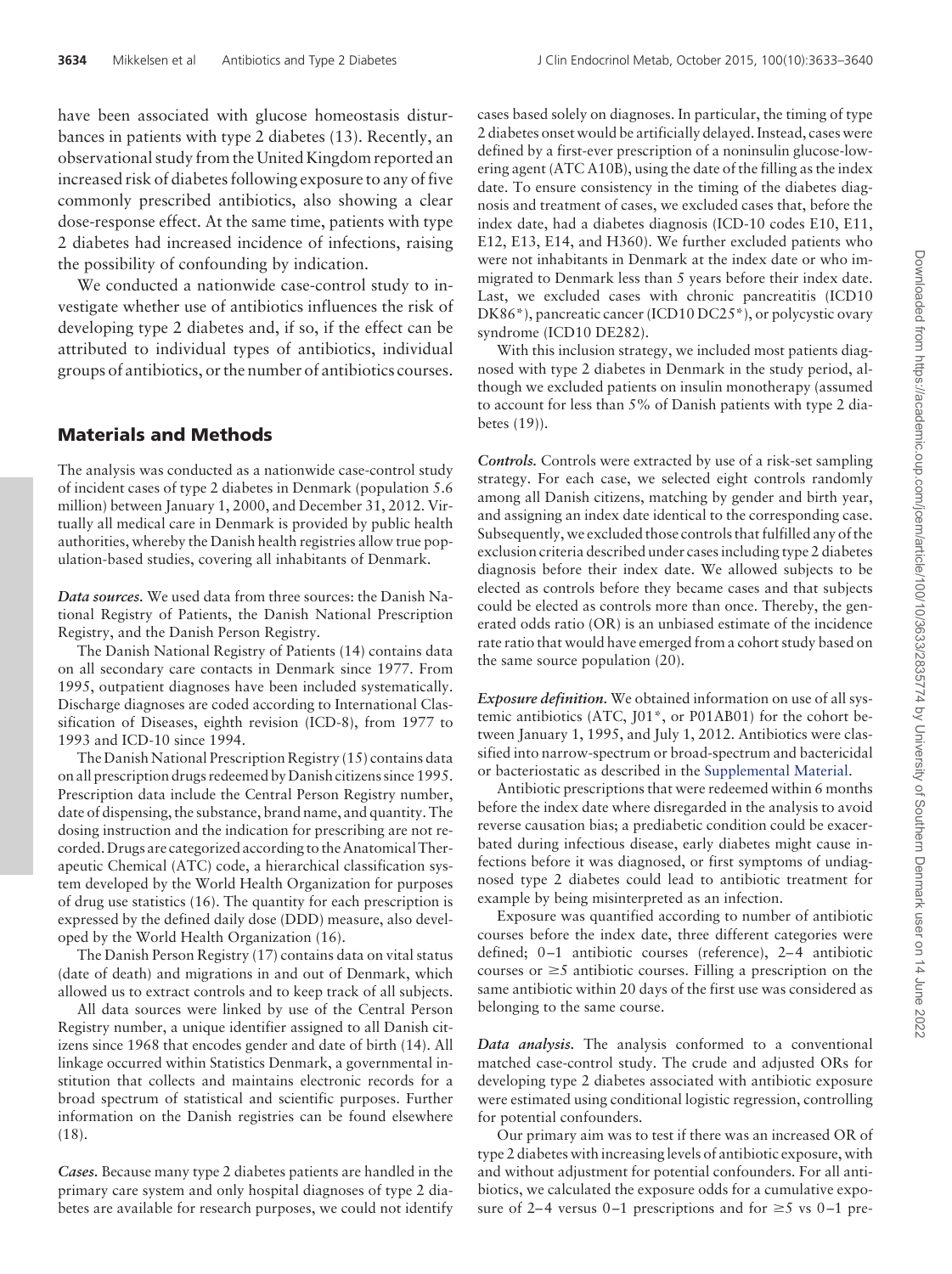scriptions. As an explorative analysis, we also calculated the exposure odds for 2–4, 5–8, 9–15, 16–24 and  $\geq$ 25 prescriptions in order not to overlook a potential dose-response effect outside of common exposure levels. These analyses were conducted for narrow-spectrum and broad-spectrum antibiotics, and bactericidal and for bacteriostatic antibiotics separately (classification listed in the Supplemental Material).

Variables included in our regression model as potential confounders were disposable income (categorized in four groups as described in Table 1), Charlson index of comorbidity (none  $= 0$ points, low = 1 point, or high  $\geq$  2 points) (21), and exposure to certain drug classes known to influence the risk of type 2 diabetes. Exposure to a given drug class included as a confounder was defined as having filled prescriptions for more than 500 DDD (except 30 DDD of glucocorticoids) before the index date. The following drug classes were included: thiazide diuretics, glucocorticoids, oral contraceptives, statins, calcineurin inhibitors, and antipsychotics. As for exposure to antibiotics, only diagnoses or prescriptions occurring earlier than 6 months before the index date were included. Age and gender were not included in the regression because they were handled by the matching procedure.

As sensitivity analyses we 1) considered only cases who redeemed two or more prescriptions of noninsulin antidiabetics (ATC codes A10B\*), 2) considered only cases that received a type 2 diabetes diagnosis (ICD10 DE11) in the Danish National Registry of Patients following redemption of one or more prescriptions of noninsulin antidiabetics, 3) considered only antibiotic prescriptions occurring within the past 5 years of the index date (to detect an effect of variation in the available observation time),

|                   | Table 1. Baseline Characteristics of Cases With Type 2 |
|-------------------|--------------------------------------------------------|
|                   | Diabetes and Control Subjects Free of Diabetes Matched |
| by Gender and Age |                                                        |

|                                  | Cases           | <b>Controls</b>     |
|----------------------------------|-----------------|---------------------|
| All                              | $(n = 170504)$  | $(n = 1, 364, 007)$ |
| Men                              | 89 237 (52.3%)  | 713 887 (52.3%)     |
| Women                            | 81 267 (47.7%)  | 650 120 (47.7%)     |
| Age (median, IQR)<br>Exposure to | 62 (51-71)      | $62(51 - 71)$       |
| antibiotics (any)                |                 |                     |
| $0-1$ redemptions                | 36 314 (21.3%)  | 376 550 (27.6%)     |
| 2-4 redemptions                  | 47 184 (27.7%)  | 409 901 (30.1%)     |
| $\geq$ 5 redemptions             | 87 006 (51.0%)  | 577 556 (42.3%)     |
| Income                           |                 |                     |
| $<$ 24 444 USD                   | 90 015 (52.8%)  | 602 291 (44.2%)     |
| 24 444-44 069 USD                | 69 089 (40.5%)  | 615 345 (45.1%)     |
| 44 070-66 105 USD                | 8384 (4.9%)     | 108 334 (7.9%)      |
| $\geq$ 66 105 USD                | 2826 (1.7%)     | 37 762 (2.8%)       |
| Unknown                          | 190 (0.1%)      | 275 (0.0%)          |
| Drug exposure                    |                 |                     |
| Glucocorticoids                  | 24 821 (14.6%)  | 161 228 (11.8%)     |
| Oral contraceptives              | 13 923 (8.2%)   | 121 745 (8.9%)      |
| <b>Statins</b>                   | 31 777 (18.6%)  | 125 479 (9.2%)      |
| Antipsychotics                   | 4179 (2.5%)     | 15 712 (1.2%)       |
| Thiazides                        | 14 857 (8.7%)   | 60 006 (4.4%)       |
| Charlson index                   |                 |                     |
| None (0)                         | 112 500 (66.0%) | 995 998 (73.0%)     |
| Low $(1)$                        | 29 899 (17.5%)  | 183 867 (13.5%)     |
| High $(\geq 2)$                  | 28 105 (16.5%)  | 184 142 (13.5%)     |

Abbreviation: IQR, interquartile range.

and 4) disregarded all antibiotic prescriptions occurring within the first 0 –24 months (in 1-month intervals) from the index date.

*Approval.* The study was approved by the scientific board of Statistics Denmark. Approval from an ethics committee is not required according to Danish law (22).

#### **Results**

Between January 1 and December 31, 2012, we identified 231 745 incident users of glucose-lowering agents. Following exclusions, we had 170 504 cases that were matched to 1 364 008 control persons without diabetes (52.3% males, median age 62 years, interquartile range 51–71) Supplemental Figure 1).

Patients with type 2 diabetes generally had slightly lower income, higher exposure to diabetogenic drugs, and higher Charlson index than the age- and gender-matched controls from the background population (Table 1).

Patients with type 2 diabetes redeemed on average 0.8 prescriptions on antibiotics per year compared to 0.5 prescriptions per year among controls. Only 15 809 (9%) of cases and 180 653 (13%) of controls did not redeem any antibiotics before their index date.

Comparing having filled 2–4 prescriptions for antibiotics of any type to having filled 0 –1 prescriptions for antibiotics, we found an adjusted OR of 1.21 (95% confidence interval [CI] 1.19 –1.23) for type 2 diabetes, whereas redemption of prescriptions was associated with an OR of 1.53 (95% CI 1.50 –1.55) for type 2 diabetes. Slightly higher ORs were found for narrow-spectrum and bactericidal antibiotics compared with broad-spectrum and bacteriostatic antibiotics, respectively (Table 2).

The most commonly redeemed antibiotics were  $\beta$ -lactamase sensitive penicillins followed by macrolides (ATC J01FA) and penicillins with extended spectrum (data not shown).

We found increased ORs for all groups of antibiotics except for clindamycin. Glycopeptides were very infrequently prescribed in primary care and therefore an OR could not be calculated for this drug (Table 3).

There was a dose-response relation between exposure to antibiotics and type 2 diabetes for all types of antibiotics, although the dose-response relationship was slightly stronger for narrow-spectrum and bactericidal antibiotics compared to broad-spectrum and bacteriostatic types, respectively. The OR for type 2 diabetes increased almost linearly with the exposure to antibiotics, also outside the common exposure window as shown in Figure 1.

The observed associations between antibiotic exposure and type 2 diabetes risk were identical when stratifying by age, gender, and observation periods (data not shown).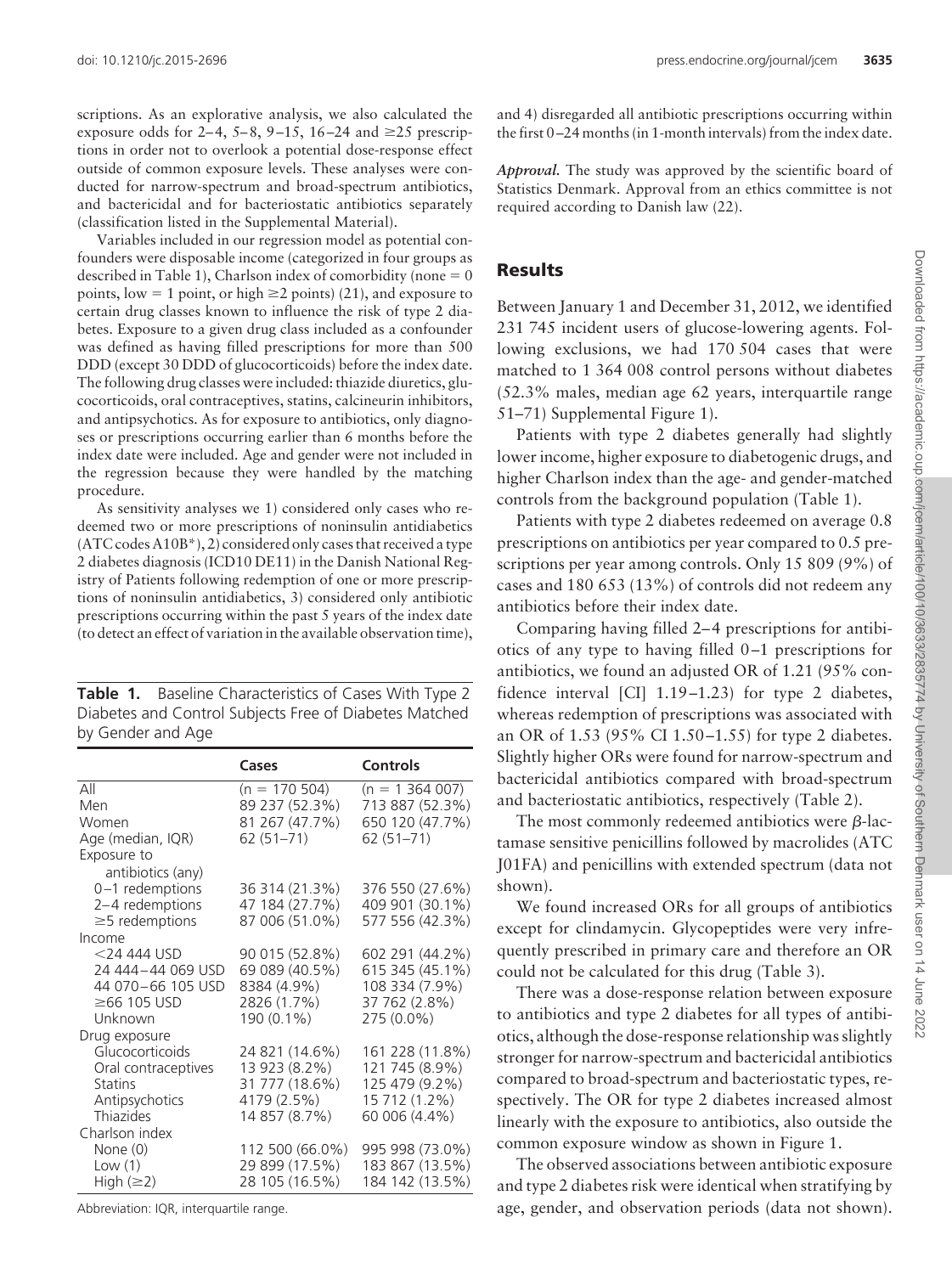|                            | Crude               |                     | <b>Adjusted</b>     |                     |
|----------------------------|---------------------|---------------------|---------------------|---------------------|
| <b>Type of Antibiotics</b> | $2 - 4$             | $\geq$ 5            | $2 - 4$             | $\geq$ 5            |
| Any antibiotic             | $1.23(1.21 - 1.25)$ | $1.65(1.63-1.67)$   | $1.21(1.19-1.23)$   | $1.53(1.50 - 1.55)$ |
| Narrow-spectrum            | $1.24(1.23 - 1.26)$ | $1.68(1.65 - 1.70)$ | $1.22(1.20 - 1.23)$ | $1.55(1.53 - 1.57)$ |
| Broad-spectrum             | $1.24(1.23 - 1.26)$ | $1.45(1.43-1.48)$   | $1.18(1.16 - 1.20)$ | $1.31(1.29 - 1.34)$ |
| Bactericidal               | $1.21(1.20-1.23)$   | $1.61(1.59-1.63)$   | $1.18(1.17 - 1.20)$ | $1.48(1.46 - 1.50)$ |
| <b>Bacteriostatic</b>      | $1.25(1.24 - 1.27)$ | $1.49(1.47-1.52)$   | $1.20(1.19-1.22)$   | $1.39(1.36 - 1.41)$ |

**Table 2.** Crude and Adjusted ORs (95% CI) for Type 2 Diabetes According to Antibiotic Exposure (Categorized in Types of Antibiotics) Before initiation of Type 2 Diabetes Treatment

Abbreviations: c, crude; OR1, the OR for type 2 diabetes with redemption of two to four antibiotic prescriptions compared with zero to one redemptions; OR2, the odds for type 2 diabetes with redemption of five or more compared with zero to one antibiotic prescriptions.

Also, when considering only antibiotic exposure occurring within the past 5 years prior to the index date, the associations were unchanged (Supplemental Tables 1–3). The observed associations were confirmed in sensitivity analyses using more strict criteria to define cases (ie, those receiving a hospital diagnosis of type 2 diabetes or those filling two or more prescriptions for antidiabetics) (supplemental tables).

In post hoc analyses, we found a steep increase in OR for type 2 diabetes with increasing exposure to narrowspectrum antibiotics when the exposure to broad-spectrum antibiotics was held fixed. In contrast, there was a relatively unchanged OR for type 2 diabetes with increasing exposure to broad-spectrum antibiotics when exposure to narrow-spectrum antibiotics was fixed (Table 4).

The increased exposure to antibiotics was observed both 5 years before and 5 years after the type 2 diabetes index date for cases, with a small but consistent increase in relative exposure rate (between cases and controls) in the year immediately before and after the index date (Supplemental Figure 2).

In further analyses, we found that the increased exposure to antibiotics among cases was observed up to 15 years before the type 2 diabetes index date with a relative exposure rate (cases versus controls) that slowly but consistently increased from 1.20 15 years before the index date to 1.35 in the year prior to the index date (Figure 2). A similar pattern was seen when considering broad-spectrum, narrow-spectrum, bactericidal, and bacteriostatic antibiotics separately (data not shown).

## **Discussion**

In this nationwide register-based study, we find an increased OR for risk of type 2 diabetes with increasing exposure to antibiotics. A slightly stronger association was seen with bactericidal and narrow-spectrum antibi-

**Table 3.** Adjusted OR (with 95% CI) for Type 2 Diabetes According to Antibiotic Exposure (Categorized in ATC Code Groups) Before Initiation of Type 2 Diabetes Treatment

| <b>Group of Antibiotics</b>                                                 | OR <sub>1</sub>     | OR <sub>2</sub>     |
|-----------------------------------------------------------------------------|---------------------|---------------------|
| $\beta$ -lactamase sensitive penicillins (J01CE)                            | $1.19(1.18 - 1.21)$ | $1.51(1.49-1.54)$   |
| $\beta$ -lactamase-resistant penicillins (J01CF)                            | $1.35(1.32 - 1.38)$ | $1.61(1.52 - 1.70)$ |
| Trimethoprim and derivatives (J01EA)                                        | $1.19(1.13 - 1.25)$ | $1.26(1.17-1.36)$   |
| Short-acting sulfonamides (J01EB)                                           | $1.15(1.13 - 1.17)$ | $1.16(1.12 - 1.20)$ |
| Macrolides (J01FA)                                                          | $1.25(1.23 - 1.27)$ | $1.49(1.46 - 1.52)$ |
| Steroid antibacterials (fusidic acid) (J01XC)                               | $1.64(1.36 - 1.98)$ | $1.62(1.00 - 2.62)$ |
| Nitrofurantoin derivatives (J01XE)                                          | $1.16(1.11 - 1.21)$ | $1.30(1.22 - 1.39)$ |
| Penicillins with extended spectrum (J01CA)                                  | $1.19(1.17 - 1.21)$ | $1.31(1.28 - 1.34)$ |
| Tetracyclines (J01AA)                                                       | $1.17(1.14 - 1.21)$ | $1.19(1.13 - 1.25)$ |
| Combinations of penicillins including $\beta$ -lactamase inhibitors (J01CR) | $1.22(1.13 - 1.33)$ | $1.41(1.19-1.67)$   |
| Fluoroguinolones (J01MA)                                                    | $1.16(1.13 - 1.20)$ | $1.23(1.15 - 1.32)$ |
| Metronidazole (J01XD01 & P01AB01)                                           | $1.13(1.09 - 1.16)$ | $1.12(1.02 - 1.23)$ |
| Clindamycin (J01FF)                                                         | $1.18(0.97 - 1.44)$ | $0.88(0.45 - 1.72)$ |
| Cephalosporins (J01DB, J01DC, and J01DD)                                    | $1.24(1.01-1.53)$   | $1.28(0.74 - 2.20)$ |
| Comb. of sulfonamides and trimethoprim (J01EE)                              | $1.18(1.03 - 1.34)$ | $0.95(0.74 - 1.22)$ |
| Linezolid (J01XX)                                                           | $1.29(1.06 - 1.57)$ | $1.46(1.24 - 1.72)$ |

Abbreviations: ATC, Anatomical Therapeutic Chemical; OR1, the OR for type 2 diabetes with redemption of 2-4 compared with 0-1 prescriptions of the specific antibiotic group; OR2, the odds for type 2 diabetes with redemption of  $\geq$ 5 compared with 0–1 prescriptions of the specific antibiotic group.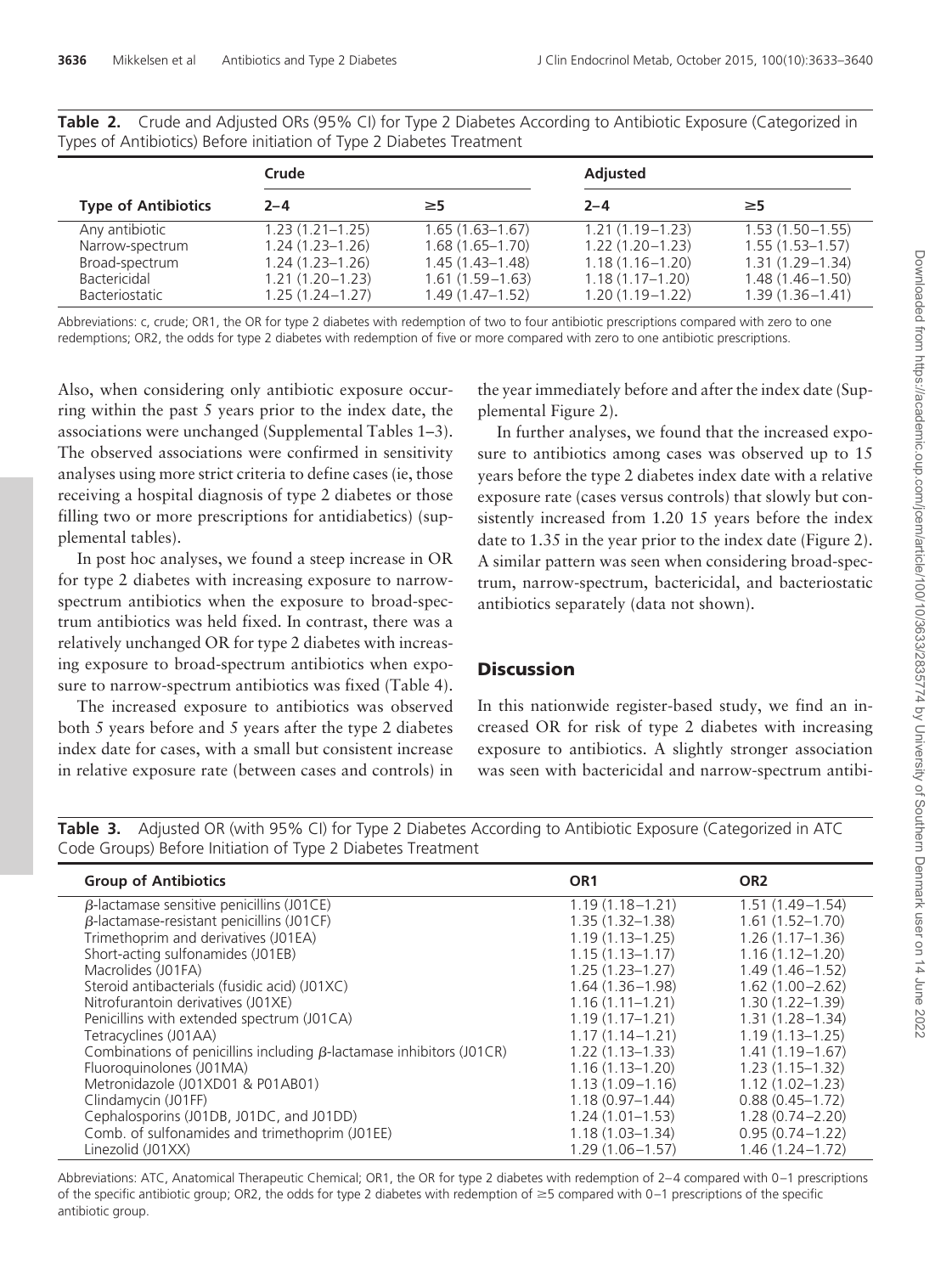

Figure 1. OR for type 2 diabetes according to the number of antibiotics prescriptions prior to the initiation of treatment for type 2 diabetes.

otics compared to bacteriostatic and broad-spectrum groups, although the OR for type 2 diabetes risk with individual types of antibiotics was generally found to be homogenous. Importantly, the increased use of antibiotics among patients with type 2 diabetes was found after the time of type 2 diabetes onset as well as for the 15 years leading up to this.

As for any observational study, the impact of bias and confounding must be considered carefully. We used the Danish Person Registry Number as a unique linkage to combine data from the Danish National Prescription Registry, the Danish National Registry of Patients, and the Danish Person Registry. This allowed us to identify all Danish citizens who started treatment with a noninsulin glucose-lowering agent during 2000 –2012 and compare the antibiotic exposure pattern in this population with an age- and gender-matched control population free of diabetes for a period of up to 17 years before type 2 diabetes index date. The combined data from the registers allowed adjustment for differences in income, Charlson index of

broad-spectrum antibiotics.



Figure 2. Proportional ratio of antibiotics (any) use in cases versus controls in the 15 years before the initiation of treatment for type 2 diabetes. Results are only for cases with an index date between 2010 and 2012.

comorbidity, and exposure to diabetogenic drugs in both the case and the control group. However, we did not have access to data on anthropometric measures such as body mass index, blood sample results, or assessments of the gut microbiota composition in these individuals that could provide hints toward the mechanisms underlying our observations. Moreover, we were unable to study the influence of antibiotic prescriptions occurring in the early life of our population (median age 62 years) because the Danish National Prescription Registry did not provide data on drugs prescriptions before 1995.

An inherent difficulty in observational studies of type 2 diabetes lies in the definition of type 2 diabetes onset. It has been estimated that at least 40% of patients with type 2 diabetes in Denmark are undiagnosed (23), and before diagnosis, patients may have had impaired glucose tolerance, prediabetes, or as-yet undiagnosed type 2 diabetes for several years (24). In a recent register study from Denmark, around 26% of Danish patients with type 2 diabetes did not receive glucose-lowering agents in the first year following diagnosis (19). These patients were only included in our study if they later and within the study period redeemed a prescription on a noninsulin glucose-lowering agent. As a consequence, the index date for this subgroup

**Table 4.** OR (with 95% CI) for Type 2 Diabetes According to the Number of Exposures to Broad-Spectrum and/or Narrow-Spectrum Antibiotics Before Initiation of Type 2 Diabetes Treatment

|                            | <b>Broad Spectrum</b><br>$(0-1)$ | <b>Broad Spectrum</b><br>$(2-4)$ | <b>Broad</b><br>Spectrum $(\geq)$ |
|----------------------------|----------------------------------|----------------------------------|-----------------------------------|
| Narrow spectrum $(0-1)$    | (Reference)                      | $1.14(1.09 - 1.19)$              | $1.12(1.01 - 1.25)$               |
| Narrow spectrum $(2-4)$    | $1.22(1.20 - 1.24)$              | $1.27(1.23 - 1.31)$              | $1.24(1.17-1.32)$                 |
| Narrow spectrum $(\geq 5)$ | $1.52(1.49-1.55)$                | $1.59(1.55-1.63)$                | $1.64(1.59 - 1.69)$               |

When exposure to narrow-spectrum antibiotics was held fixed, a relatively unchanged OR for type 2 diabetes was seen with increasing exposure to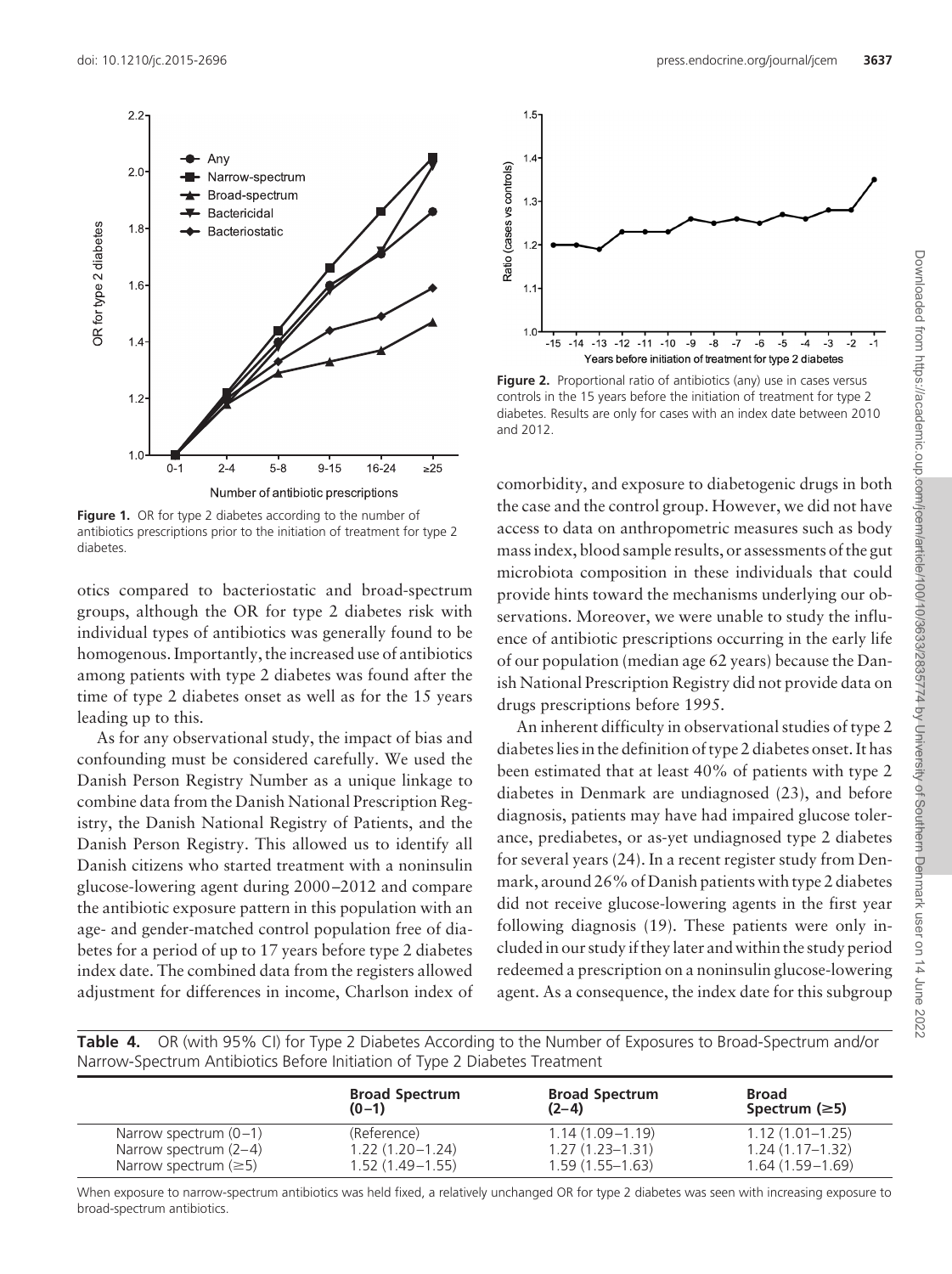could be falsely delayed in comparison to the time of diagnosis.

Related to the issue of index time definition and the possible delay in the time to diagnosis of type 2 diabetes is the risk of confounding by indication. As discussed later, it is commonly accepted that type 2 diabetes is a risk factor for certain infections. In addition, an increased susceptibility to infections has been demonstrated in obese patients (25). The prevalence of obesity is increased in patients with type 2 diabetes but also in patients with prediabetes. Any difference in susceptibility to infection between the case and the control group would bias our results. To minimize this bias, we first excluded all antibiotic prescriptions filled less than 6 months before the index date. When this period was extended to 3 years before the index date, it had limited effect on the OR (decreased from 1.52 [95% CI 1.50 –1.55] to 1.43 [95% CI 1.41–1.46]). Finally, post hoc analyses revealed that the antibiotic exposure was increased among cases up to 15 years before the index date, which we find unlikely to be caused by increased susceptibility to infections resulting from, for example, prediabetes.

Recently, an observational study was published based on United Kingdom primary care patients. This study used a general practitioner-based database to study the antibiotic exposure in patients diagnosed with diabetes  $(n =$ 208 002) and matched controls ( $n = 815$  576) free of diabetes between 1995 and 2013 with a median follow-up duration of 5.5 years (26). In this study, there was also an homogenously increased OR for diabetes (combined type 1 diabetes and type 2 diabetes in main analysis) risk with increasing exposure to any one of five commonly prescribed antibiotics: penicillins, cephalosporins, macrolides, quinolones, and tetracycline/sulfamethiazole (the latter two were analyzed as one group). The ORs for diabetes risk were similar to the ones observed in our study, although the OR with penicillin was lower than in our study: OR 1.23 (95% CI 1.05–1.11) with  $> 5$  versus 0 prescriptions for penicillins.

Because different groups of bacteria may have either a positive or negative impact on host energy homeostasis and glucose metabolism, our primary aim of this study was to test the possibility that different antibiotic groups targeting specific gut bacteria classes could induce different effects on the risk for development of type 2 diabetes. Supporting this hypothesis, a previous interventional study found decreased insulin sensitivity following 1 week of treatment with vancomycin, but not ampicillin, in a group of obese males with the metabolic syndrome (27). In addition, increases in body weight were reported following exposure to vancomycin, but not following exposure to other antibiotics in an observational study. Unfortu-

nately, because of very few redemptions on glycopeptides in our population, we were unable to assess the risk of type 2 diabetes associated with vancomycin exposure. However, the uniformly increased ORs for type 2 diabetes between groups of antibiotics in our study do not support the idea of one or a few antibiotics with particularly strong metabolic side effects.

There are two competing interpretations of our findings: 1) patients with type 2 diabetes are more prone to develop infections many years before they become diagnosed with type 2 diabetes and therefore have increased demand for antibiotics and 2) antibiotics increase the risk of type 2 diabetes.

In support for the first interpretation, we found an essentially unchanged exposure rate in cases versus controls before and after the type 2 diabetes index date. Boursi et al found higher incidence of urinary tract infections, skin infections, and respiratory tract infections in cases with type 2 diabetes compared with controls (26), and higher risk of infections has previously been reported in patients with uncontrolled diabetes compared with controls free of diabetes (28). Moreover, obesity, which often precedes development of type 2 diabetes, is suggested to increase risk of infection (25). Etiologically, complications of type 2 diabetes such as sensory peripheral neuropathy, vascular insufficiency, and autonomic neuropathy can all increase susceptibility to infection (29, 30), and hyperglycemia has been suggested to impair immune function (31). Because some of our patients may have had undiagnosed diabetes or hyperglycemia for an uncertain period before the index date and because the prevalence of obesity within the case group could be increased, we would expect a slightly increased demand for antibiotics treatment in the case group also prior to the index date.

In support of the second interpretation, there is now mounting evidence from rodent models suggesting that antibiotics may drive changes in insulin sensitivity, glucose tolerance, lipid deposition, and energy harvesting potential by altering the gut microbiota composition (32– 38). In most of these studies, antibiotics have been shown to confer increased adiposity or weight gain independently of the type of antibiotics used (32, 36, 37), although antibiotic eradication or suppression of gut microbiota has also been shown to protect against diet-induced obesity or metabolic endotoxemia when the rodents where fed a high-fat diet (33, 34, 38). In line with a general growth promoting effect of antibiotics, they (several types) have been used in agriculture to achieve weight gain in livestock for decades (39) and exposure to antibiotics has been linked with development of obesity and increased body mass index in several observational studies (10-12). Finally, antibiotics could exert effects on glucose homeosta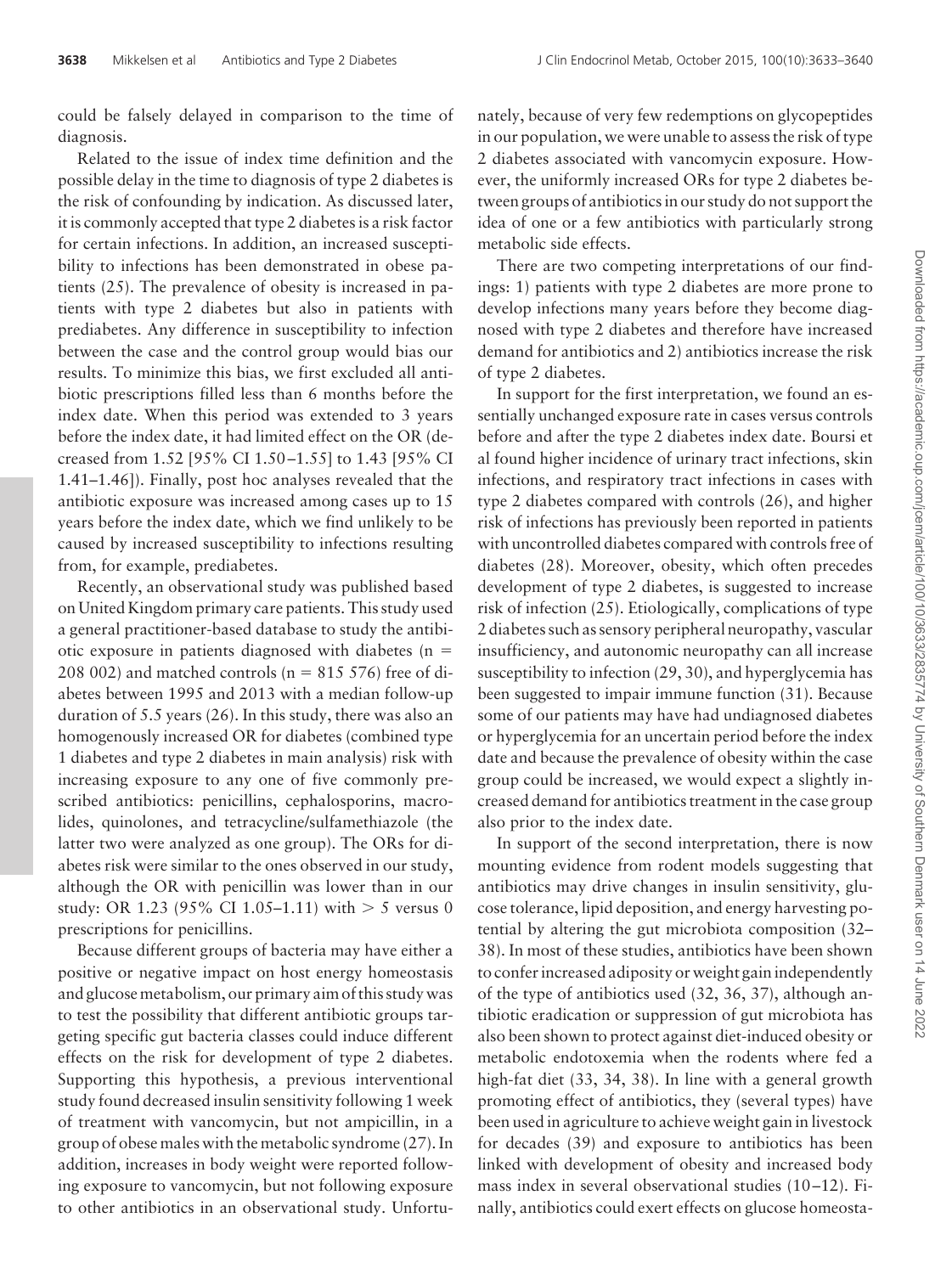sis or risk of type 2 diabetes independently of the gut microbiota (13). To our knowledge, however, no such mechanism has been documented in human intervention studies and the metabolic effects of antibiotics are abolished if animals are raised under sterile conditions (40).

## **Conclusions**

Patients with type 2 diabetes, compared to control subjects free of type 2 diabetes, are overexposed to antibiotics before their diagnosis with type 2 diabetes as defined by the first redemption of a prescription on an oral glucose-lowering agent. This may represent an increased demand for antibiotics from an increased risk of infections in patients with yet-undiagnosed diabetes, prediabetes, or manifest type 2 diabetes. However, the possibility that antibiotics exposure increases diabetes risk cannot be excluded and deserves further investigation in interventional studies. Thus, our results call for new investigations of the longterm effect of antibiotics on lipid and glucose metabolism and body weight gain. In particular, we suggest investigation of commonly used narrow-spectrum penicillins because these drugs are frequently prescribed and showed the highest OR for type 2 diabetes risk.

# **Acknowledgments**

We thank Morten Olesen for aid with data management and Reimar Thomsen for providing unpublished epidemiological data on the management of Danish patients with type 2 diabetes.

Address all correspondence and requests for reprints to: Kristian Hallundbæk Mikkelsen, Center for Diabetes Research, Gentofte Hospital, University of Copenhagen, Hellerup, Denmark. E-mail: [kristianmikkel@gmail.com.](mailto:kristianmikkel@gmail.com)

This work was supported by a grant from the Region of Southern Denmark.

Author contributions: All authors made substantial contributions to the study design and the acquisition and interpretation of the data. A.P. completed all analyses, which were validated by J.H. K.M. and A.P. drafted the manuscript. All authors contributed to the revision and completion of the article and provided their final approval of the version to be published.

Disclosure Summary: M. Frost has received fees for teaching from Amgen, Genzyme, and Eli Lilly. J.H. has participated in research projects funded by Novartis, Pfizer, Menarini, MSD, Nycomed, Astellas, and Alkabello with grants paid to the institution where he was employed; he has personally received fees for teaching or consulting from the Danish Association of Pharmaceutical Manufacturers and from Nycomed, Pfizer, Novartis, Astra Zeneca, Menarini, Leo Pharmaceuticals, and Ferring. A.P. has received funding from AstraZeneca, Astellas, Almirall, Servier, Boehringer Ingelheim, and Alcon, all with grants paid to the institution where he is employed. K.M.M. holds stocks in Chr. Hansen and Probi. F.K.K. reports not conflicts of interests for this publication.

## **References**

- 1. **Xu J, Gordon JI.** Honor thy symbionts. *Proc Natl Acad Sci*. 2003; 100(18):10452–10459.
- 2. **Qin J, Li Y, Cai Z, et al.** A metagenome-wide association study of gut microbiota in type 2 diabetes. *Nature*. 2012;490(7418):55– 60.
- 3. **Karlsson FH, Tremaroli V, Nookaew I, et al.** Gut metagenome in European women with normal, impaired and diabetic glucose control. *Nature*. 2013;498(7452):99 –103.
- 4. **Ridaura VK, Faith JJ, Rey FE, et al.** Gut microbiota from twins discordant for obesity modulate metabolism in mice. *Science.* 2013; 341(6150):1241214.
- 5. **Vrieze A, Van Nood E, Holleman F, et al.** Transfer of intestinal microbiota from lean donors increases insulin sensitivity in individuals with metabolic syndrome. *Gastroenterology.* 2012;143(4): 913–916.e7.
- 6. **Bäckhed F, Ding H, Wang T, et al.** The gut microbiota as an environmental factor that regulates fat storage. *Proc Natl Acad Sci U S A*. 2004;101(44):15718 –15723.
- 7. **Jernberg C, Löfmark S, Edlund C, Jansson JK.** Long-term ecological impacts of antibiotic administration on the human intestinal microbiota. *ISME J*. 2007;1(1):56 – 66.
- 8. **Dethlefsen L, Relman DA.** Incomplete recovery and individualized responses of the human distal gut microbiota to repeated antibiotic perturbation. *Proc Natl Acad Sci*. 2010;108(Suppl 1):4554 – 4561.
- 9. **Jakobsson HE, Jernberg C, Andersson AF, Sjölund-Karlsson M, Jansson JK, Engstrand L.** Short-term antibiotic treatment has differing long-term impacts on the human throat and gut microbiome. *PLoS ONE*. 2010;5(3):e9836.
- 10. **Thuny F, Richet H, Casalta J-P, Angelakis E, Habib G, Raoult D.** Vancomycin treatment of infective endocarditis is linked with recently acquired obesity. *PLoS One.* 2010;5(2):e9074.
- 11. **Trasande L, Blustein J, LiuM, Corwin E, Cox LM, BlaserMJ.**Infant antibiotic exposures and early-life body mass. *Int J Obes*. 2013;  $37(1):16 - 23.$
- 12. **Bailey LC, Forrest CB, Zhang P, Richards TM, Livshits A, DeRusso PA.** Association of antibiotics in infancy with early childhood obesity. *JAMA Pediatr.* 2014;168(11):1063–1069.
- 13. **Chou H-W,Wang J-L, Chang C-H, Lee J-J, ShauW-Y, LaiM-S.**Risk of severe dysglycemia among diabetic patients receiving levofloxacin, ciprofloxacin, or moxifloxacin in Taiwan.*Clin Infect Dis.* 2013; 57(7):971–980.
- 14. **Lynge E, Sandegaard JL, Rebolj M.** The Danish National Patient Register. *Scand J Public Health*. 2011;39(7 Suppl):30 –33.
- 15. **Kildemoes HW, Sørensen HT, Hallas J.** The Danish National Prescription Registry. *Scand J Public Health*. 2011;39(7 Suppl):38 – 41.
- 16. **WHO.** *Collaborating Centre for Drug Statistics Methodology. Guidelines for ATC classification and DDD assignment 2011*. Oslo, Norway; 2010.
- 17. **Pedersen CB.** The Danish Civil Registration System. *Scand J Public Health*. 2011;39(7 Suppl):22–25.
- 18. **Sortsø C, Thygesen LC, Brønnum-Hansen H.** Database on Danish population-based registers for public health and welfare research. *Scand J Public Health*. 2011;39(7 Suppl):17–19.
- 19. **Mor A, Berencsi K, Svensson E, et al.** Prescribing practices and clinical predictors of glucose-lowering therapy within the first year in people with newly diagnosed type 2 diabetes. *Diabet Med.* 2015. doi:10.1111/dme.12819.
- 20. **Rothman KJ, Greenland S, Lash TL.** *Modern Epidemiology*. 3rd ed. Philadelphia, PA: Lippincott, Williams & Wilkins; 2012.
- 21. **Charlson ME, Pompei P, Ales KL, MacKenzie CR.** A new method of classifying prognostic comorbidity in longitudinal studies: development and validation. *J Chronic Dis*. 1987;40(5):373–383.